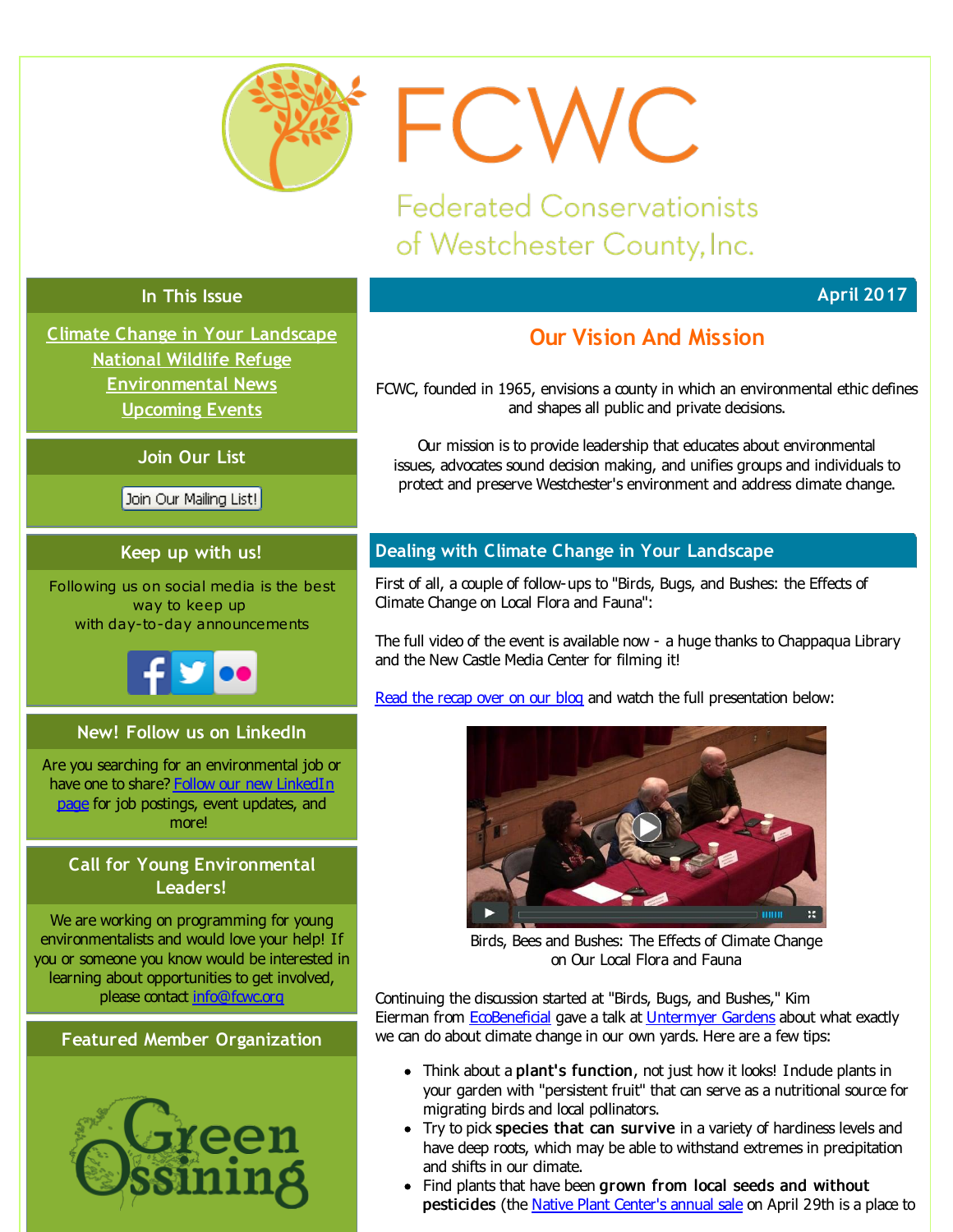Green Ossining promotes environmental sustainability community-wide by creating a forum for those in the community who are concerned about the environment and promoting sensible "green" methods and practices.

In addition to:

- Developing a dimate action plan
- Being an outreach partner for both the Energize Ossining and Solarize Ossining programs
- Executing a single-use plastic bag reduction campaign at the Ossining Farmers Market
- Successfully lobbying our municipality to discontinue use of glyphosate (Round-Up)
- Launching a successful documentary & [discussion](http://r20.rs6.net/tn.jsp?f=001-4s3gd71OxR5OhiY50OtYQ7Z0YmnwZp1Xg3WYHTNrIrrrvU4bgA_OBNp6TID2H4m_xD7GfUg8TJ8sArzG8pOn5Vdbh-YoQivejmDIXS6y2ptm52h91a3u90cevOZ5PFMHAg1hplXofGzIzhuerRIMKQYySJ6eHMfhRaQWDXsUGmegqfSfo_3_02x5RbVWyL3CMQLGFpKs9w=&c=&ch=) series (see our Facebook page), and
- Running our 6th semi-annual community-wide tag sale (facilitation of keeping "stuff" within our community/encouraging folks not to throw things away/meeting your neighbors),

Green Ossining will also be holding its 7th Annual Earth Day Festival:

Saturday, April 22nd 11:0 0 am - 4:0 0 pm Louis Engel Waterfront Park (adjacent to the Ossining Train Station)

Did you know we host Westchester County's largest Earth Day Festival of its kind? Join some 80 vendors and the Greater Ossining community in our annual celebration of Earth Day. Bring your family and friends. Learn how to live a more sustainable life, visit artisan vendors, and enjoy food and live music on the Hudson River. The Festival has grown from roughly 300 attendees in its first year with an expectation to surpass last year's nearly 4,000 attendees.



This year, as we celebrate the 47th Anniversary of Earth Day, we will focus our theme on food sustainability, induding such issues as food waste, cooking and food preservation, nutrition, start!).

For more on how to rethink traditional gardening practices, reduce emissions, and select native plants, read the full [recap](http://r20.rs6.net/tn.jsp?f=001-4s3gd71OxR5OhiY50OtYQ7Z0YmnwZp1Xg3WYHTNrIrrrvU4bgA_OLNSFwP5WdYwEhtAMUWJ4wBrrsTwmL8T1g5b5Pn6vw7jZzPLBMMPLq2_9X_FNRoqZr0d-EJMhLRYEd8FdhV8wxYNJuIVhljn0UAavFbFIh38YJOEQJ7djU9X4KFHOATGt6vdoTUHPymdqr1QimifC_WjYbkPxXTjIRUgHtkXNtZrdrJbgpJvXQcFBjlL0-Cu7p8F1FLSYJz6ZvEASLxjmBY=&c=&ch=) over on our blog.

A huge thanks to everyone who came and to co-sponsors Untermyer Gardens and the Native Plant Center!

# **A Sight for Sore Eyes**

One of the suggestions made by Eric Lind, the Director of the Constitution Marsh Audubon Center, at "Birds, Bugs, and [Bushes](http://r20.rs6.net/tn.jsp?f=001-4s3gd71OxR5OhiY50OtYQ7Z0YmnwZp1Xg3WYHTNrIrrrvU4bgA_OCg9T1ugwHgbX9jYSe71rUi01DS2kDrSPF9xNZkT6jYx9p1k4GofHO33jcRXAzJjy8Vw3MBSY65b6gaFKYbOnNs2OhJ4uNCEOBkPTVOT8WClr8AgO8DNY8owEiUOEj_VcGuTnUe7roulnc9J9LHVi3rzPF4C3pmtuuD6Da2BFbOSlpADPnPE_zdiTI75-0RS54ru2i7vhsJYnxarJ8A9X1BejFjkG1U770AnFEvx7HrVcRVtO6hXO2ROLzFspQRGtQ==&c=&ch=)" was to "focus not just on the impacts of climate change, but also to continue appreciating the beauty of the natural world around us."

[Here's](http://r20.rs6.net/tn.jsp?f=001-4s3gd71OxR5OhiY50OtYQ7Z0YmnwZp1Xg3WYHTNrIrrrvU4bgA_OBNp6TID2H4mn1bsqVzcJ9_a4abAL9wc-f4vRhFAISRDYunm0ooxwWHKeY7r7aUbaWgTThMG7AkHjN3P3f-y3u6wvPbJbgzGe8kXFrGUs1s7AnM0XkbCjqf4sXSHQEOloBQyUcFpZbU0v2K8Be1pgej551scAegNeqilkiUR4ZFfl5b-pm_1RdoqFc0naW79lpYPCQWVbzSMWoMrdv12ShQ=&c=&ch=) a post by Devin Griffiths about our wild spaces, complete with gorgeous photos of birds:

## The National Wildlife Refuge System Turns 114

"On March 14, 1903, President Theodore Roosevelt gave the wildlife and citizens of the United States a grand gift by founding the National Wildlife Refuge System. More than a century later, the system is still going strong: it protects more than 150 million acres of habitat-land and water-for the benefit of an incredible variety of wildlife, and remains one of our best resources for wildlife conservation and enjoyment.



Hermit Thrush - Sandy Hook Gateway National Recreation Area - New Jersey - By Devin Griffiths

Today, on its 114th birthday, I'd like to share some images of birds I've taken over the years throughout our nation's wonderful wildlife refuges, parks, sanctuaries, and recreation areas." Read [more](http://r20.rs6.net/tn.jsp?f=001-4s3gd71OxR5OhiY50OtYQ7Z0YmnwZp1Xg3WYHTNrIrrrvU4bgA_OBNp6TID2H4mn1bsqVzcJ9_a4abAL9wc-f4vRhFAISRDYunm0ooxwWHKeY7r7aUbaWgTThMG7AkHjN3P3f-y3u6wvPbJbgzGe8kXFrGUs1s7AnM0XkbCjqf4sXSHQEOloBQyUcFpZbU0v2K8Be1pgej551scAegNeqilkiUR4ZFfl5b-pm_1RdoqFc0naW79lpYPCQWVbzSMWoMrdv12ShQ=&c=&ch=) here.

## **In the News**

Here's some environmental news from right here at home and around the world:

#### Local

"Save the Sound gives tips to halt [pollution](http://r20.rs6.net/tn.jsp?f=001-4s3gd71OxR5OhiY50OtYQ7Z0YmnwZp1Xg3WYHTNrIrrrvU4bgA_OBNp6TID2H4mS9RPrgxpmCKWjqW_iSm7Q0UKx4LV_oS1T7pKrkUWtqn0GtoXurXMnAtsMKp1iEgO8bDl1Df1QVyeM4sDcHqV7I3rdFS_xg55Yg_aTFr2n4OjmUsuIFqvsF11Wf-tU0aGbImP3yUTLBIatDD_tS9ESxvhqQ26mE2fPLMxvisuoxyKy-jp_8_5v7vpKoZt0OGooID_JcM6xl66F4CJvvQx2IbDrm_M41MPukX35_JV-4w=&c=&ch=)" by Dan Reiner This artide indudes information on pollution in the Long Island Sound and what you can do about it. A couple of tips: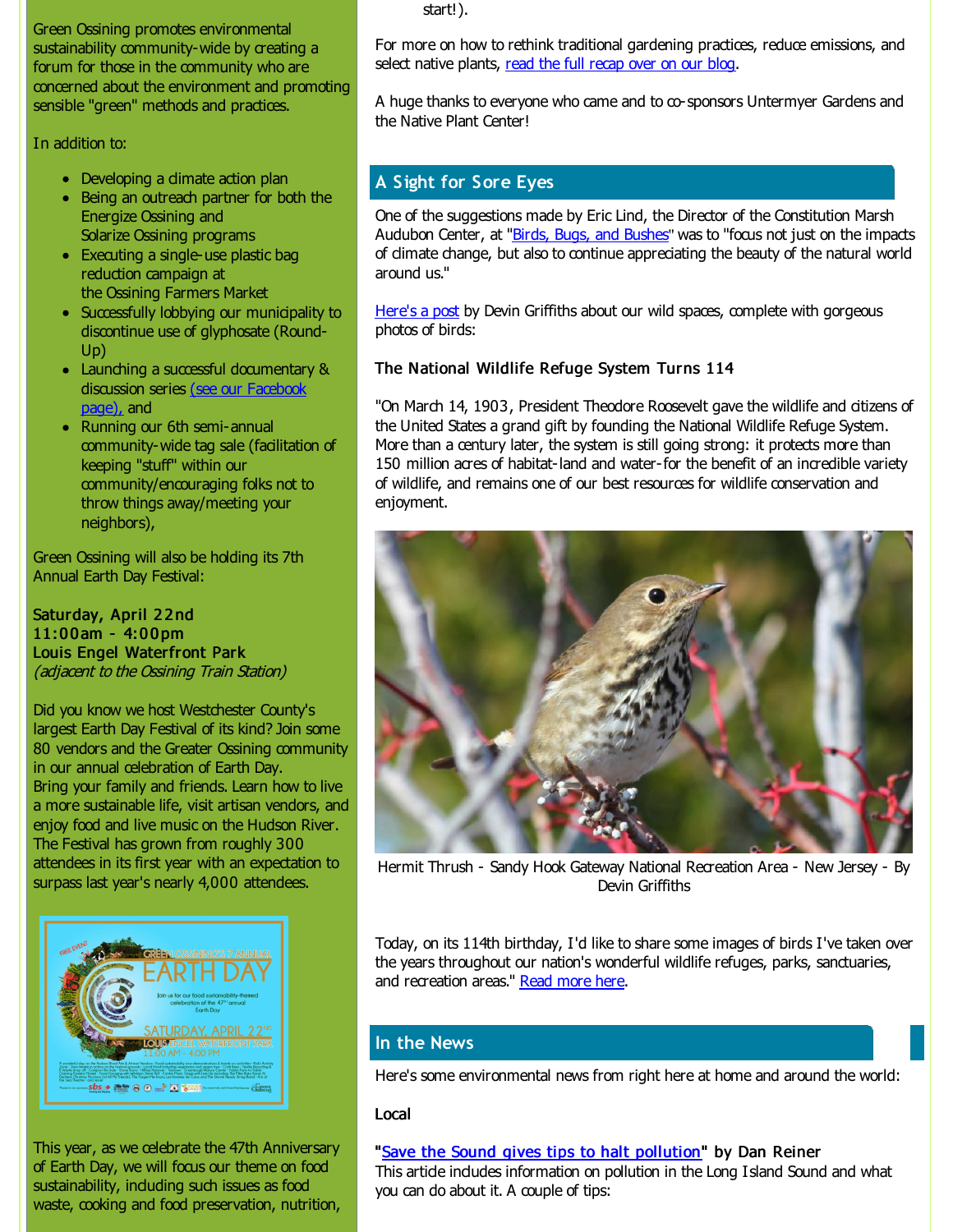edible gardens, backyard food and permaculture, and access to food. Visit the event's [Facebook](http://r20.rs6.net/tn.jsp?f=001-4s3gd71OxR5OhiY50OtYQ7Z0YmnwZp1Xg3WYHTNrIrrrvU4bgA_OBNp6TID2H4mcgeZteqob0l7pYOyKSm58qCqlP0PpurVw0_Zj4O91i63KoMppdqp8KHsd5h7jP_kDwLIgOx_piNasJYaRfq-5qwkqhJipdkIlOPtuiYe1VCoy7AXp1fxdjdKFJQpbbK4RGL_6TMQ9Q64w59z8CHeNw==&c=&ch=) page to learn more!

Hosted by Green Ossining in partnership with both the Town and Village of Ossining, the Ossining Recreation and Parks Department, and with sponsorship support from <sup>a</sup> variety of community businesses

People's Climate Change March

Saturday, April 29th Depart at 6:00am to Washington DC

Sponsored by: Yonkers Committee for Smart **Development** 

Ride the Yonkers bus! This bus to the People's Climate Change March in Washington DC departs from the Yonkers Parking Lot at Nepperhan Avenue and Myrtle Street. It costs \$70.82 per ticket, which will be reduced to \$50.00 if the bus reaches full capacity. Click here to reserve seats and please contact [info@yonkers-csd.or](http://r20.rs6.net/tn.jsp?f=001-4s3gd71OxR5OhiY50OtYQ7Z0YmnwZp1Xg3WYHTNrIrrrvU4bgA_OLNSFwP5WdYwTosDKygv98EZf6ConXP5ZDcvSJEylTFnkarD3MmD1ffmD4qiYXl7d0mRJUroTDSYFEz9Fh2YKNGaBp6stXQl9MB6VJpXFlExUYEYefWgLNjwZyvTDbcxGY-lYQWlSm-jgX-m9E8stJKflkeJo5LuZUfFp2u0D77U&c=&ch=)[g](mailto:info@yonkers-csd.org) or 914-969-4142 with any questions.

State of the Woods

## Our Local Ecology and What We Can Do to Restore It

### Sponsored by:

Hastings-on-Hudson Conservation Commission, Hastings-on-Hudson Parks & Rec Commission, Hastings Historical Society, Hastings High School Environment Club, The Hillside Nature Guides Program, The Hastings Vine Squad and The Hudson River Audubon Society, Dobbs Ferry Conservation Advisory Board

Explore strategies Hastings and neighboring communities can employ to repair and maintain a healthy regional ecosystem at the following events:

Healing the Woods: Woods Walk Wednesday, May 3 rd  $4:00 - 5:00 \text{ pm}$ 

This is a guided walk, and children are welcomed. It leaves from Hillside Elementary School (120 Lefurgy Avenue).

- "Care for your pipes. Properly dispose of harmful chemicals, grease and used cooking oils."
- "Reduce or eliminate fertilizer use. Nutrients can run into the waterways and throw off the ecosystem."

"Pipeline vigil at [Cuomo's](http://r20.rs6.net/tn.jsp?f=001-4s3gd71OxR5OhiY50OtYQ7Z0YmnwZp1Xg3WYHTNrIrrrvU4bgA_OBNp6TID2H4m6cWkttvj9XwWwzWWcWUa_njl5IKmJtGxhuOj4sXFmrguEkEVi5QW96EQhnWZnLXnZoBU66LtLoPhVtEuX6B1A0mmu1T7jtDl2uIurtdj98BNrPFy7Eb1-qLKSQ9E8AZgCPsKDZDUvogVOKMzbl-XyBvkX_lxzbt1H_rBr6q-ChfST9gWoiZgrBuC6BRy8sZ_38tTtw1oshLeJI6bJJpre042ypelfpBir40LgQbOCX75xfTZZrUXiC4aIr6jI16fclj8OwswXpY=&c=&ch=) house in New Castle" by Richard Liebson About 25 demonstrators came together against the Algonquin Pipeline. "We're just normal people who love the environment, love our kids and want to ensure a safe future for them." Click on the image below to watch video from the vigil:



Activists gathered in front of Gov. Andrew Cuomo's house in New Castle on Sunday to raise concerns about the Algonquin Pipeline project and other environmental issues. By Kurt Beebe - For lohud

## **National**

## "In Planned EPA Cuts, U.S. to Lose Connection to At-Risk

[Communities"](http://r20.rs6.net/tn.jsp?f=001-4s3gd71OxR5OhiY50OtYQ7Z0YmnwZp1Xg3WYHTNrIrrrvU4bgA_OBNp6TID2H4mXX1e7aphMShh_amBlLXYNEePla6xBQNiHIYYylve5wn2mvlmaMpM-GkIhLYPAKK8HY2Xz45lXYkVNDWPEJXdQ0ddmibEXPfCetE1Tu3JQG0oTY2WGkbf1r16X-ld2cosZopCDtrEKDv6rRp9tKUF6FnP9oYqU_RZTWOM43wP3QyJjqvldV-2004ZlOWIM19uy8N7IjiVa2fGcQTilD7OKaqAUyLXzfAdoTJbWpvxsX7qloWXqmn4ckRM3VqzkWuV&c=&ch=) by Deborah Morrison and Nicole Smith Dahmen An important read about how environmental justice work will be impacted by changes at the EPA.

### "As Trump halts federal action on climate [change,](http://r20.rs6.net/tn.jsp?f=001-4s3gd71OxR5OhiY50OtYQ7Z0YmnwZp1Xg3WYHTNrIrrrvU4bgA_OBNp6TID2H4my-XrQtcDNmuvKyrRZ5bxzxGjk7mHQx8LXt3Y4ql89PyJWJL1rEEpIXc2PF7oIX69KRnQXQneU8SsLQMgogSFuGjWxAV0fvQnMsL-9B8OTD4Jlwe2dY4cmIfVU_9B5wJt_EPU3LZrqlMucIB8Rz4zcAh0rJvcbIDSynVOOuhQGWsnHSRZQIa2Dqt24F9iCgdqltIKFXx3gdyd5sY_SEmDmpbFJm55WehawiGpxowWI7FB72C9CkAJYiT68zsUXxb2ufI3ze429DIFhGfuD7aF8nSi37hU2Q-k-rBwkQvXSecsFwaxgHd1pUnuQEmYQQnkyZml1p3Y8qUuqGOcVzNGzZFP1IzxdSU2sFAP0CM0xFURNWFXCH6Yl-4Z8rw7GNkV&c=&ch=) cities and states push on" by Steven Mufson and Brady Dennis

Check out this hopeful piece about how we can all work together at the city and state level to make progress on reducing emissions, no matter what's happening at the national level.

### Global

#### ["Scientists](http://r20.rs6.net/tn.jsp?f=001-4s3gd71OxR5OhiY50OtYQ7Z0YmnwZp1Xg3WYHTNrIrrrvU4bgA_OBNp6TID2H4mgk3g4jfGcJJRGeB2PNPe4qKvxxVXxZmAMJ5M1PKRq4FWRNhkcB3KfvA_MkFPPZ47Papt0bV-CxYwTCrSfDBEm-fI_kdrLkB-7ORjT7kWaEmAoYEjRuqv8JHrvW38YGovMliOkCsrrVTbnxxBZvQuX10j0Lp8oAO0b_eqOUaeK4JC16xfaP0cPqndCDlVQSNVle7pQcQTAuQFMtEh8GXHsA==&c=&ch=) made a detailed roadmap for meeting the Paris climate goals. It's eye- opening." by Brad Plumer

How exactly are we going to limit warming to 2ºC? Here's a plan laying out one way to go about it.

### "Climate change: global reshuffle of wildlife will have huge impacts on humanity" by Damian [Carrington](http://r20.rs6.net/tn.jsp?f=001-4s3gd71OxR5OhiY50OtYQ7Z0YmnwZp1Xg3WYHTNrIrrrvU4bgA_OBNp6TID2H4mYgN8wMdVQ81LqZ262TWM5Ldm1T2amHAeAL-67u3OfofYwaN3uBdayHXjX6W5OEf2GnkuRhKSEsW3VF_JHMR8YGqziKMGSsL2VGbi2Bfgubz8Gem9VzoFBqKsw7JeK9yFA_DWBs-A4kT2qimiDiDSEK2zQK82x30zUYphi55K6ldLOk3UlIZyXQQZE9oc4-onAGBmwo5KXH1mLqXYEsVJUEaDW1r8eEESeE3BDPkHVXc4fpOQ6xGB0ydss4A1VR0a043CuZvDNyo=&c=&ch=)

Here's a recent artide about the impact of dimate change on wildlife at a global level. A few highlights:

- "The mass migration of species now underway around the planet can also amplify dimate change as, for example, darker vegetation grows to replace sun-reflecting snow fields in the Arctic..."
- "Citizen science can really help..."

Want more updates like this? Like our page on [Facebook](http://r20.rs6.net/tn.jsp?f=001-4s3gd71OxR5OhiY50OtYQ7Z0YmnwZp1Xg3WYHTNrIrrrvU4bgA_OBNp6TID2H4mnuLeOWj2kWQtJqEzGJUH6vk6DNT3_GvKoeuylPltJW-4rTKhf9B3AssBR6i-b9OkyRdE-cxfVGpmJyc9enVsCLUJLoAFB1qzW5HNs2bAfru67_PzPjrTaZCDH3PIv_zfL6DRd0IzcZITYamvPyyGh4PlYG3qLxwRgBcXOxMy-PnfDmS1fah8n56XIfkor4A5uJ5lOOs6qpLepAlOss2MPA==&c=&ch=) and follow us on [Twitter](http://r20.rs6.net/tn.jsp?f=001-4s3gd71OxR5OhiY50OtYQ7Z0YmnwZp1Xg3WYHTNrIrrrvU4bgA_OJN66Mlt379q3mBxV9_qcNwGquRfUIQQs4Jh6M9LF7dFlmHytCzQRc3UzvteOAIePj3FKGvILyassE4HyR0biOs4_JhRASaW029-tLFC9tosNGQFbgAjJOk=&c=&ch=).

Do you have news or any environmental successes to share? Let us know at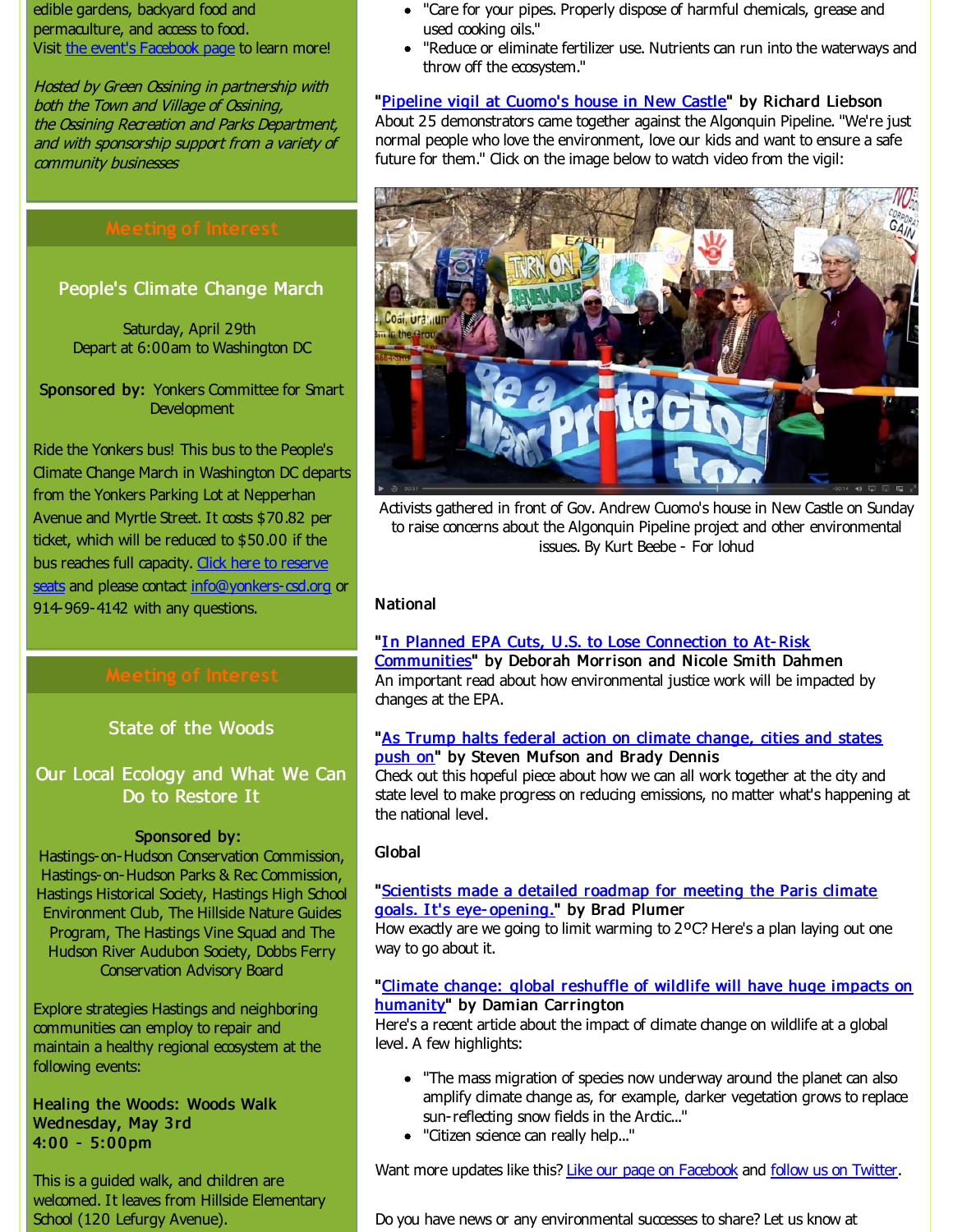Healing the Woods: Panel Discussion and Q&A Wednesday, May 3 rd  $7:00 - 9:00 \text{pm}$ 

This panel will be at James Harmon Community Center (44 Main Street). The panelists indude:

Dan Aitchison, Sr. Curator of Wildlife, Westchester County Parks

Dr. David deCalesta, Certified Wildlife Biologist, Halcyon-Phoenix Consulting

Brendan Murphy, Watershed Forester, Watershed Agricultural Council, Yorktown **Heights** 

Tom Rawinski, Botanist, U.S. Forest Service, Durham, NH

For more information, please contact [conservationcommission@hastingsgov.org](mailto:conservationcommission@hastingsgov.org)

Westchester GIS User Group **Meeting** 

Thursday, May 11th 8:00am - 4:00pm Purchase College

Co- Sponsored by: Westchester GIS User Group and Environmental Studies Program at Purchase College

This annual meeting is the largest gathering of geospatial professionals in the Lower Hudson Valley.

Best of all - it is FREE.

At the day-long event, attendees can participate in a wide range of activities induding: \* Presentations from local GIS programs and industry-leading geospatial representatives \* Meet and greet with supporting vendors during breaks in the exhibit area \* Network with GIS professionals across Westchester and neighboring counties \* Get updates from Westchester County GIS staff on new products and services induding Spring 2017 aerial photography to support the new countywide base map update \* Participate in the Bring Your Own Device

(BYOD) or How to Build Great Web Apps with ArcGIS.comworkshops

\* Season 2: GeoJeopardy at lunch with our own Albert Trebek!

\* Free Lunch, door prizes, and much more!

#### [bhavya@fcwc.org](mailto:bhavya@fcwc.org)

## **Events**

Earth Day is coming! Looking for an event near you? We've got at least 8 listed on our calendar with more being added constantly, along with tons of clean-ups coming up soon around Westchester.

For a full list of our member organization's events and happenings, check out our Federation Calendar at [www.fcwc.org/calendar](http://r20.rs6.net/tn.jsp?f=001-4s3gd71OxR5OhiY50OtYQ7Z0YmnwZp1Xg3WYHTNrIrrrvU4bgA_OCjfF7zLXkLoE2ktt7mF0xi6_TBKZr8H9NbtCMQTXf3kit_9GzS15a5t92IBKFA_P5qXH_SsckP9aZhIhGlpcw3hMG8elhqsmjeZlYkRuFnqfT2TUJwT4E6vPc8psX3h_EaieRNJXYma&c=&ch=). Remember to always confirm events before attending. Check back regularly as we are always updating.

### **Field Trip: Garret Mountain Park in Paterson, New Jersey with Naturalist Tait Johansson**

*Sponsored by:* Bedford Audubon *When:* Sunday, April 23rd, 8:00am - 1:00pm *Where:* Bylane Farm, Katonah

This truly excellent "migrant trap" provides sweeping views of northern New Jersey and the NYC skyline. Tait will lead the group on trails around a beautiful pond for migrating songbirds, especially warblers. Depart Bylane Farm at 6:45am. Cost: Free. Level of Difficulty: Moderate. Bring a lunch. Please register with Susan at [info@bedfordaudubon.org](mailto:info@bedfordaudubon.org) or 914.302.9713.

#### **Mutts on the Mountain: 5K and 1 mile Fun Run**

**Sponsored by: Westchester Parks Foundation** *When:* Saturday, April 29th, 8:00am *Where:* Blue Mountain Reservation, Peekskill

Benefiting the Westchester Parks Foundation (thewpf.org), the 2nd Annual Mutts on the Mountain 5K and Lazy Dog 1M Fun Run is back for more tail-wagging, trailrunning fun! Our event is the only timed trail race (of any length) in the Tri-State area that allows you to run with your canine companion.

Not feeling up for a run or a walk? Be a spectator, join us to cheer on the runners and their canine companions! [Register](http://r20.rs6.net/tn.jsp?f=001-4s3gd71OxR5OhiY50OtYQ7Z0YmnwZp1Xg3WYHTNrIrrrvU4bgA_OBNp6TID2H4m3cYogHhcRqc8Zx9oWogVE7XCXv2EWPlH-nH1S4qTS2ntEEuF1ilcIUcQrwKREU_BQ4bJELbedGWP--CcoigYl1L_RUK61yBQppcc29S3FTXmFqkg-DFsT0Og_I9VYwvi_5xMHovR5xBkRu0a04p0bqgAvTDb8aaupZkqmmILOJldxhIo_XDrdRD1rCKZNahZS5CiR5jh-d_czAE3mm5WwaDPZqEKqwLukXZCkcrPJZ4=&c=&ch=) online.

### **Compost Bin Sale & Workshop**

*Sponsored by:* Sheldrake Environmental Center *When:* Sunday, April 30th, 10:00am - 11:00am *Where:* Sheldrake Environmental Center, Larchmont

Healthy starts with pesticide-free compost. Make your own at home! Buy an Earth Machine Compost Bin and participate in a complimentary workshop. Limited number of bins available. [Pre-registration](http://r20.rs6.net/tn.jsp?f=001-4s3gd71OxR5OhiY50OtYQ7Z0YmnwZp1Xg3WYHTNrIrrrvU4bgA_OBNp6TID2H4mk-kZx8jaN9DQuW5e5lhQMms4eGcnX6yaTAxa6QOtr8dkvd1qN1car-kxM_naaWF4jDA828sJSWofDat4JR59aXRhR66JLC0r0n4km-PZvEvet9IO5IouVorksa18Vm7n35vWorTbNwPrjvRo9wqXCEMj_x8TngUiw8fPNOh9jNo=&c=&ch=) required: \$85. Purchase a bin/register here.

### **Yonkers Arts Weekend 2017**

*Sponsored by:* Groundwork Hudson Valley *When:* Saturday, May 6th and Sunday, May 7th, 12:00pm Where: Van Der Donck Park, Yonkers

In collaboration with the City of Yonkers, join Groundwork in celebrating Yonkers Arts Weekend. Come experience all the art Yonkers has to offer. Visit Groundwork during the arts weekend in the Daylighting Park as we explore Yonkers histories and Wildlife mysteries. Enjoy special guided tours of the Daylighting projects with Groundwork's Young Urban Rangers. For more information visit [yonkersartsweekend.com](http://r20.rs6.net/tn.jsp?f=001-4s3gd71OxR5OhiY50OtYQ7Z0YmnwZp1Xg3WYHTNrIrrrvU4bgA_OBNp6TID2H4mStGthKLoDWhPomtFD19YZhYqYqip88k_nOp5rvdsN8BY4OA2DUG1lperEWXe_MceFqKG63JEAbJvhLXwEgA-7a1jQTsmhc5hIKLho3FNTG2yWjdv7eR4xQ==&c=&ch=).

Got a minute? Here are three quick ways to help us out (for free!):